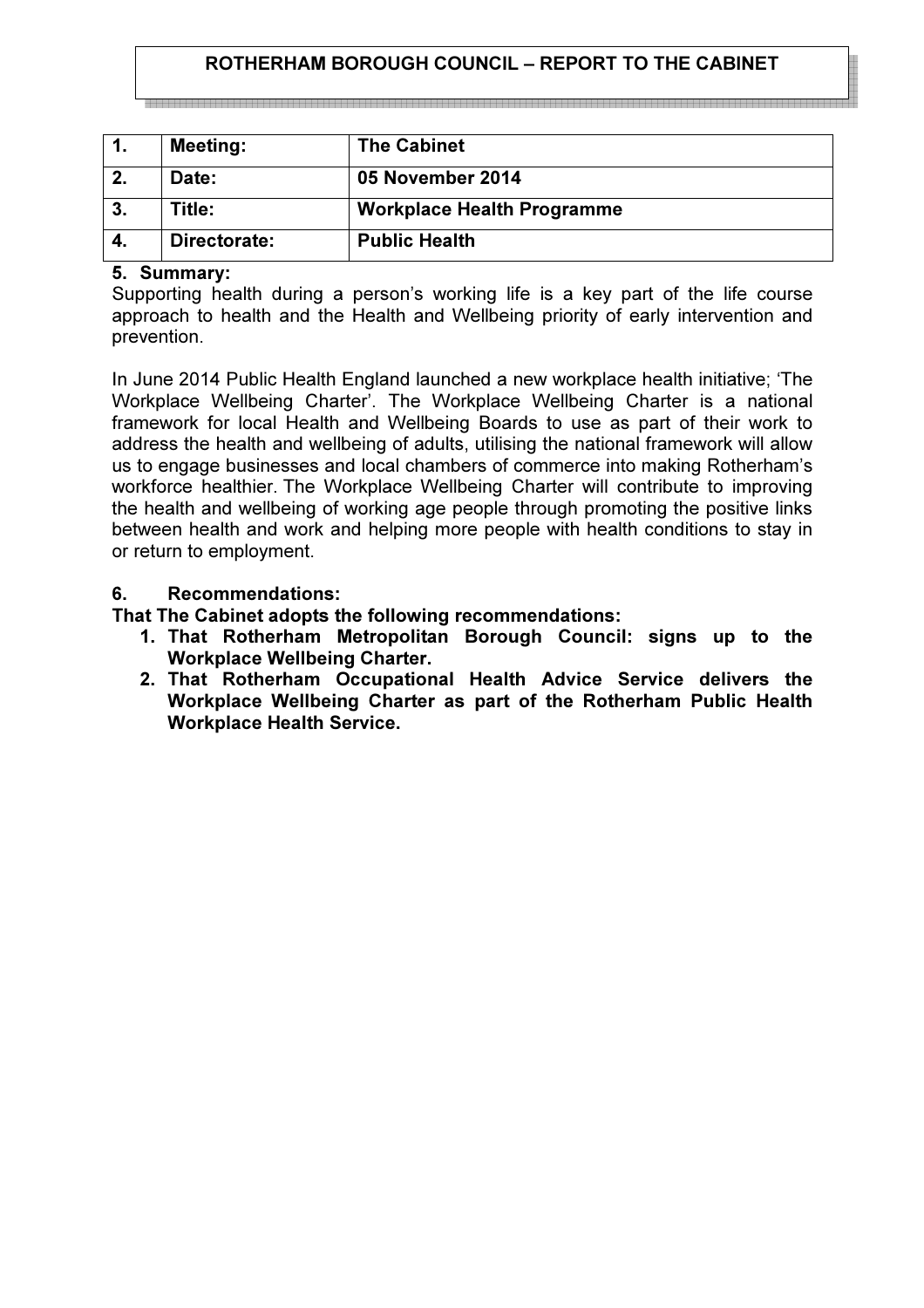### 7. Proposals and Details:

The Workplace Wellbeing Charter is a tool used by public health teams to encourage organisations to invest in the health and wellbeing of their staff, and is used as a management tool to audit, plan for improvements, and gain external recognition for the participating organisations.

Signing up to deliver the Workplace Wellbeing Charter in Rotherham will further demonstrate the council's commitment to the health and wellbeing of the people of Rotherham. It will send a strong message to employers and employees across Rotherham that Rotherham Metropolitan Borough Council is committed to reducing health inequalities and that the workplace provides a real opportunity to protect and improve the health and wellbeing of staff and to positively improve health behaviours.

The Workplace Wellbeing Charter will support and reward local businesses of all sizes for their commitment to their employees' health and wellbeing. The Workplace Wellbeing Charter provides a clear set of wellbeing standards, covering physical and mental health and health improvement.

Good health is now increasingly recognised as everyone's business. Making Every Contact Count is a way of drawing on the potential of employers in the private and public and third sectors to help tackle health inequalities through the influence they have over health in the workplace. The Charter standards complement the Making Every Contact Count framework.

Whilst the Framework is designed to assist organisations and individuals, the ultimate beneficiaries are of course people, communities and populations. Making Every Contact Count is a powerful tool to improve the health and wellbeing of the public.

The Workplace Wellbeing Charter comes in three levels, each containing different standards to achieve. Each of the three levels will consider issues such as leadership, sickness management, awareness of alcohol and drug misuse, smoking, sexual health, mental health and stress, healthy eating and physical activity.

The assessment contains standards under each of the main areas that an organisation can address to improve the health and wellbeing of their employees. The purpose of the standards are to provide a guide as to what steps can be taken and give an indication of where an organisation may need to improve, or where they are doing well. Under each area, the standards are separated into three categories: Commitment, Achievement and Excellence. These categories are there to provide a general overview as to how an organisation is performing in each area.

### **Commitment**

The organisation has addressed each area and provides employees with the tools to help themselves to improve their health and wellbeing.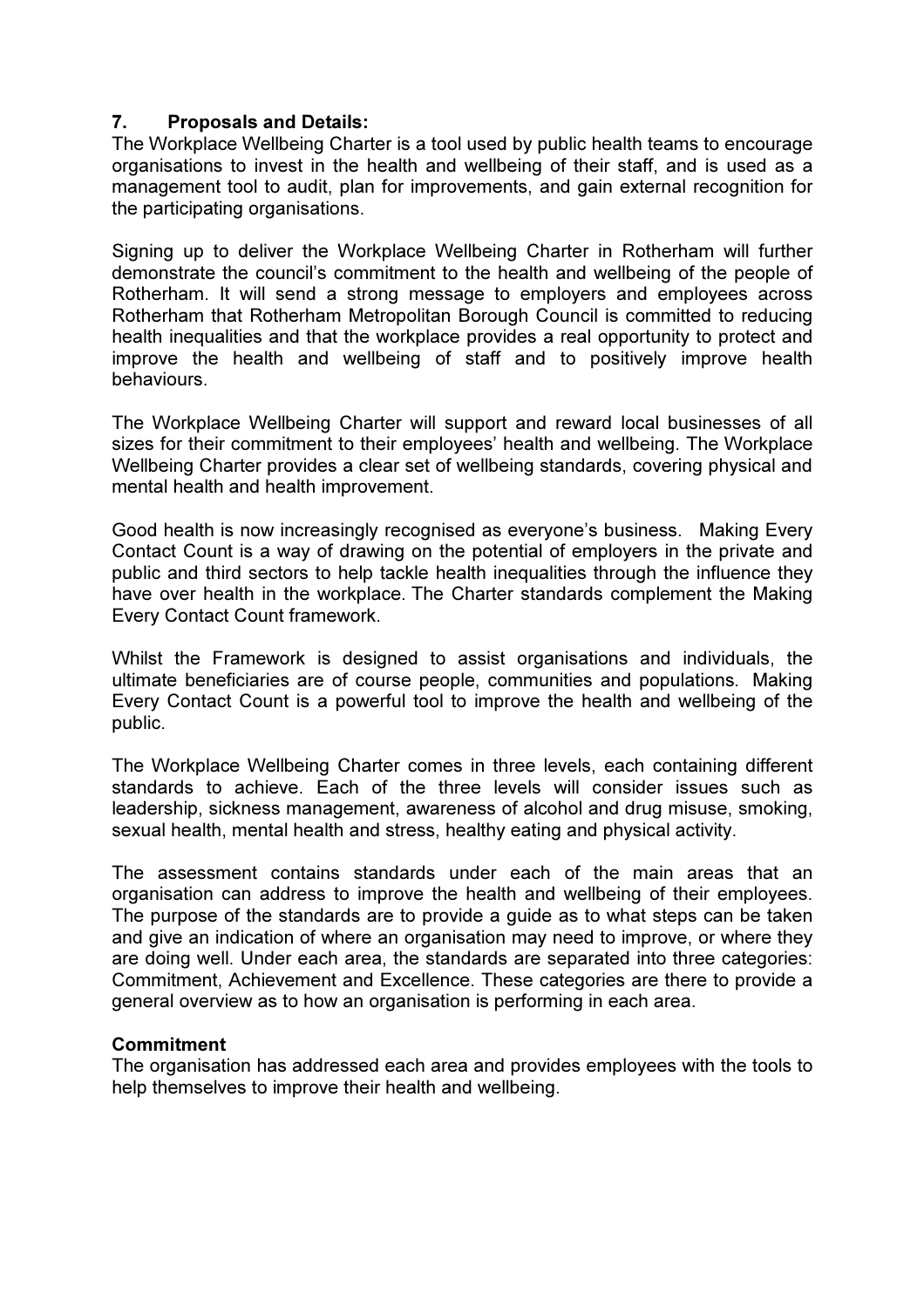### Achievement

Having put the building blocks in place, steps are being taken to actively encourage employees to improve their lifestyle and some basic interventions are in place to identify serious health issues.

### **Excellence**

Not only is information easily accessible and well publicised, but the leadership of the organisation is fully engaged in wellbeing and employees have a range of intervention programmes and support mechanisms to help them prevent ill-health, stay in work or return to work as soon as possible.

There will be a requirement for Rotherham Metropolitan Borough Council to register as the commissioning organisation for the Workplace Wellbeing Charter so local businesses have one point of contact. This will be supported by a dedicated web page and resources made available via Public Health England. There will be no additional cost to the council for this resource.

The Workplace Wellbeing Charter assessments will be delivered by Rotherham Occupational Health Advice Service. Support for participating businesses would be provided by Rotherham Occupational Health Advice Service accredited staff and would vary dependant on the business needs. Our early engagement would focus on supporting small and medium size enterprises and businesses furthest from achieving the standards.

The latest sickness absence data available is for the 3 years 2009-2011 and shows that 2.9% of Rotherham employees had at least one day off in the previous week compared to, 2.2% in England and 2.3% Yorkshire and the Humber. The percentage of working days lost due to sickness absence was 2.3% in Rotherham compared to 1.5% in England and 1.7% in Yorkshire and the Humber. (Source: Labour Force Survey, Office for National Statistics).

According to research by PruHealth with Vitality and Mercer (2014), almost one in five (19%) British workers suffer from a chronic illness, including heart disease, diabetes and high blood pressure. Serious health problems cost employers £58 billion a year, the equivalent of 7.78% of their annual wage bill. Most employees are unaware of issues surrounding their health.

In October 2013 a meeting was held with stakeholders to discuss early proposals for how The Charter could be implemented in Rotherham. Further meetings have taken place with the Rotherham and Barnsley Chamber of Commerce and Rotherham Investment and Development Office regarding the introduction of the Workplace Wellbeing Charter in Rotherham. Initial feedback supports the introduction of The Workplace Wellbeing Charter. Discussions have also taken place with the Rotherham Metropolitan Borough Council Human Resources Director.

### 8. Finance:

Rotherham Occupational Health Advice Service currently has 2 part time members of staff delivering the Workplace Health Programme (1.76 whole time equivalent). The cost of the service including staff on costs is £58,927 per annum.